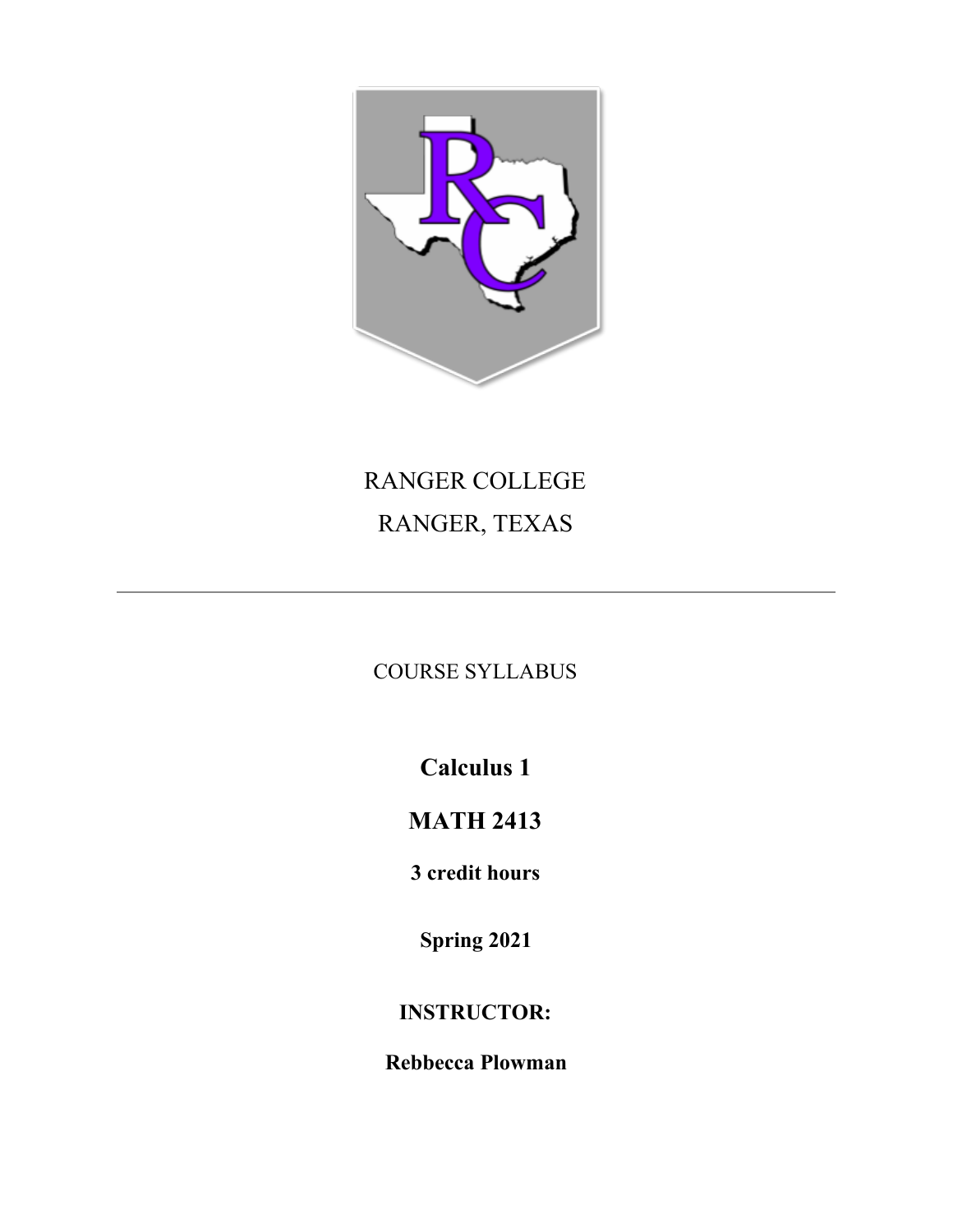| <b>INSTRUCTOR:</b> | Rebbecca Plowman                        |
|--------------------|-----------------------------------------|
| EMAIL:             | $r$ plowman $@r$ angercollege.edu       |
| OFFICE:            | Ranger: Office 6 Erath: Faculty Offices |
| PHONE:             | Cell Phone 254-595-2008                 |
| HOURS:             | M: Erath Office 8:30am-10:30am          |
|                    | T: Ranger Office 9am-10:45am            |
|                    | W: Ranger Office 9am-10:30am            |
|                    | R: Ranger Office 9am-10:45am            |

#### **I. Texas Core Curriculum Statement of Purpose**

Through the Texas Core Curriculum, students will gain a foundation of knowledge of human cultures and the physical and natural world, develop principles of personal and social responsibility for living in a diverse world, and advance intellectual and practical skills that are essential for all learning.

#### **II. Course Description**

 Functions, limits, continuity, differentiation, integration, applications, and topics in analytic geometry. Use of computer technology and lab assignments will be required in this course.

#### **III. Required Background or Prerequisite**

Passed MATH 1314 and MATH 1316.

## **IV. Required Textbook and Course Materials**

eText: *[Contemporary Calculus](http://scidiv.bellevuecollege.edu/dh/Calculus_all/Calculus_all.html)* by Dale Hoffman at Bellevue College

Lumen Ohm

Graphing Calculator (Recommended are a TI 83 or 84)

Laptop, Chromobook, tablet, etc. for in class exams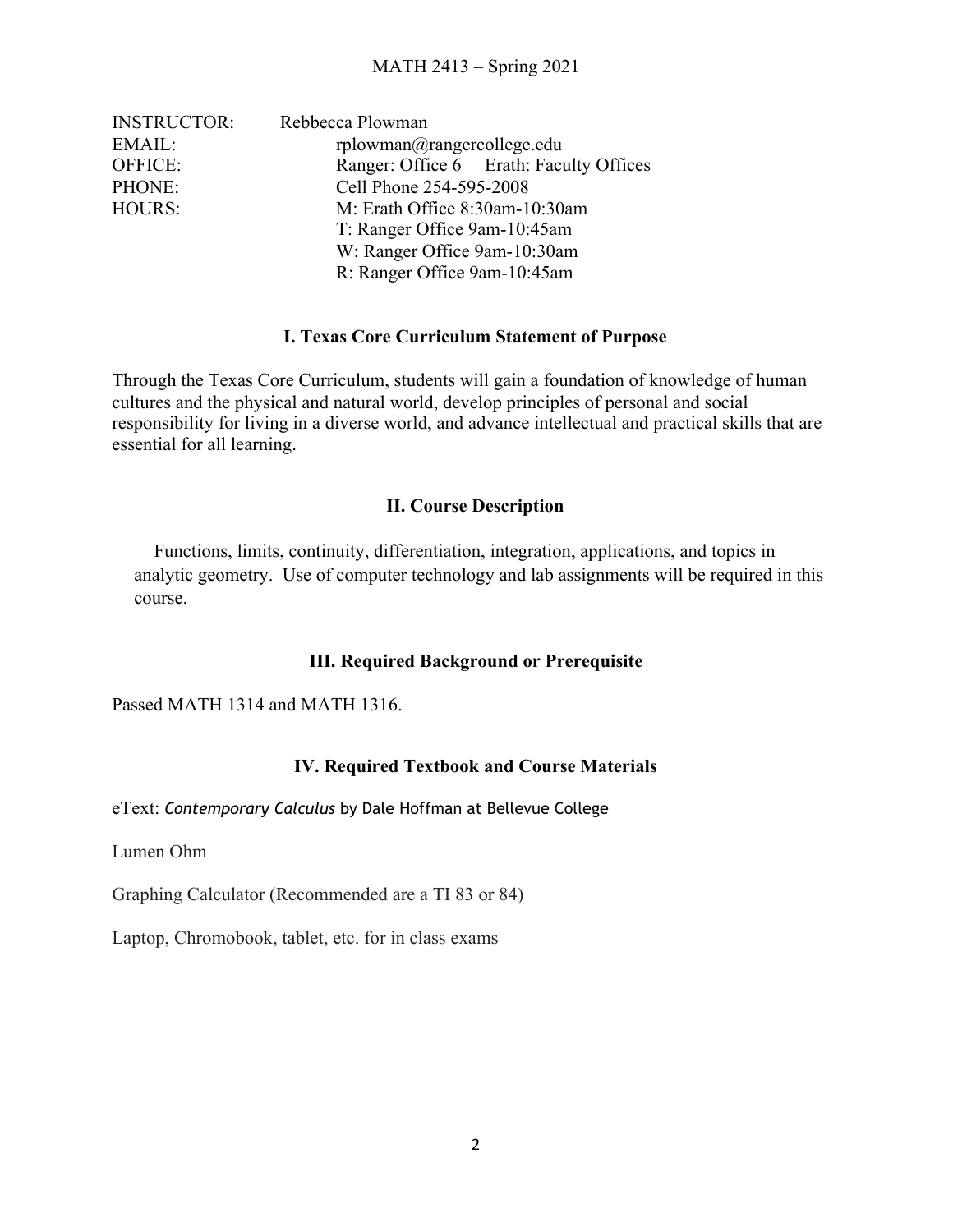#### **V. Course Purpose**

This course focuses on quantitative literacy in logic, patterns, and relationships. The course involves the understanding of key mathematical concepts and the application of appropriate quantitative tools to everyday experiences.

#### **VI. Learning Outcomes**

Upon successful completion of this course the student will:

 1). Develop solutions for tangent and area problems using the concepts of limits, derivatives, and integrals.

 2). Draw graphs of algebraic and transcendental functions considering limits, continuity, and differentiability at a point.

3). Use differentiation rules to differentiate algebraic and transcendental functions.

4). Determine whether a function is continuous and/or differentiable at a point using limits.

 5). Identify appropriate calculus concepts and techniques to provide mathematical models of real-world situations and determine solutions to applied problems.

6). Evaluate definite integrals using the Fundamental Theorem of Calculus.

 7). Articulate the relationship between derivatives and integrals using the Fundamental Theorem of Calculus.

#### **VII. Core Objectives**

This course meets the following of the six Core Objectives established by Texas:

- **X Critical Thinking Skills (CT)** Creative thinking, innovation, inquiry, and analysis; evaluation and synthesis of information
- **X Communication Skills (COM)** effective development, interpretation and expression of ideas through written, oral, and visual communication
- **X Empirical and Quantitative Skills (EQS)** The manipulation and analysis of numerical data or observable facts resulting in informed conclusions
- $\Box$  **Teamwork (TW)** The ability to consider different points of view and to work effectively with others to support a shared purpose or goal
- $\Box$  **Social Responsibility (SR)** Intercultural competence, knowledge of civic responsibility, and the ability to engage effectively in regional, national, and global communities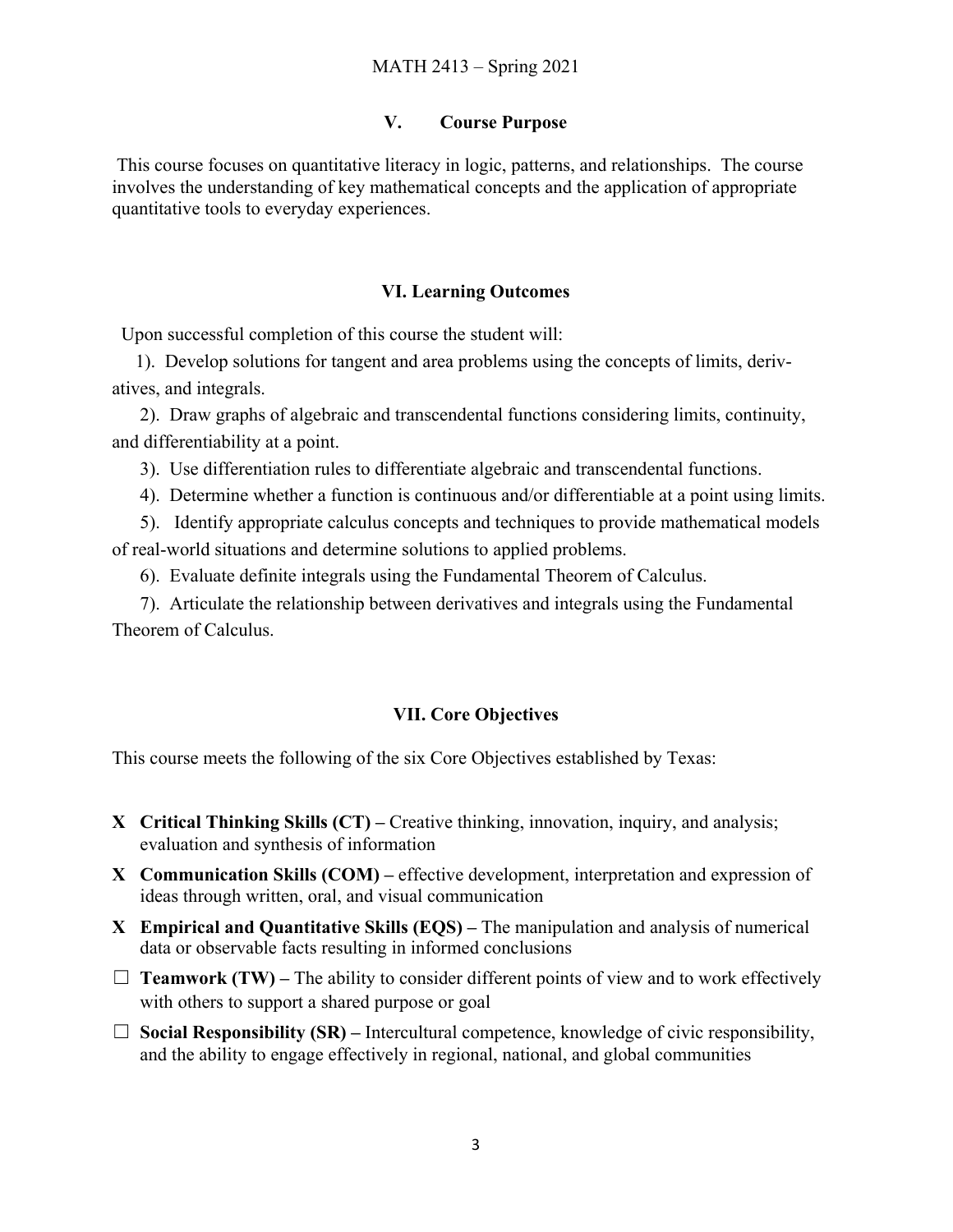**X Personal Responsibility (PR) –** The ability to connect choices, actions, and consequences to ethical decision-making

### **VIII. Methods of Instruction**

In class lectures that may be accessed over Zoom or as a recording afterclass. Collaborative work in the classroom. Additional videos offered on Blackboard.

### **IX. Methods of Assessment**

We will use a weighted average in this course to score your assessment. The methods of assessment and it portion of total grade are:

**15% Homework**: You will be provided access to Lumen Ohm, which is an online homework management system. You can access Lumen in Blackboard. Homework will be prior to the exams. Homework is an integral part of learning. Those who do the work, are those who learn. **(CT, COM, EQS, PR)**

**20% Quizzes:** There will be 4 to 6 paper quizzes given in this course. They will require you to show your work or to justify your answers. **(CT, COM, EQS, PR)**

**40% Midterm Exams:** There will be two middle of the term exams in this cover. Each one will cover between 2 to 3 chapters. They will be available on Lumen or as a paper exam. You will take the exams during normal class times, unless we have to go virtual. Like the quizzes, they will require you to show your work or to justify your answers. You will need to bring a laptop, chromebook, tablet, etc. to take the exams if they are on Lumen. **(CT, COM, EQS, PR)**

**25% Final Exam:** The final exam will be given during the last week of the semester. It will be a cumulative exam, available either on Lumen or as a paper exam. The exam will be taken in person. You will need to bring a laptop, chromebook, tablet, etc. to take the exam. **(CT, COM, EQS, PR)**

Grading scale:  $A = 90-100\%$   $B = 80-89$   $C = 70-79$   $D = 60-69$   $F = Below 60$ 

#### **X. Course/Classroom Policies**

Please attend class everyday. You may come to the classroom to attend or over Zoom. A link will be provided if you need to attend, via Zoom, from homework or work.

Be courteous to your instructor and other students. Bear in mind that this is a difficult time for all of us and mishaps may happen.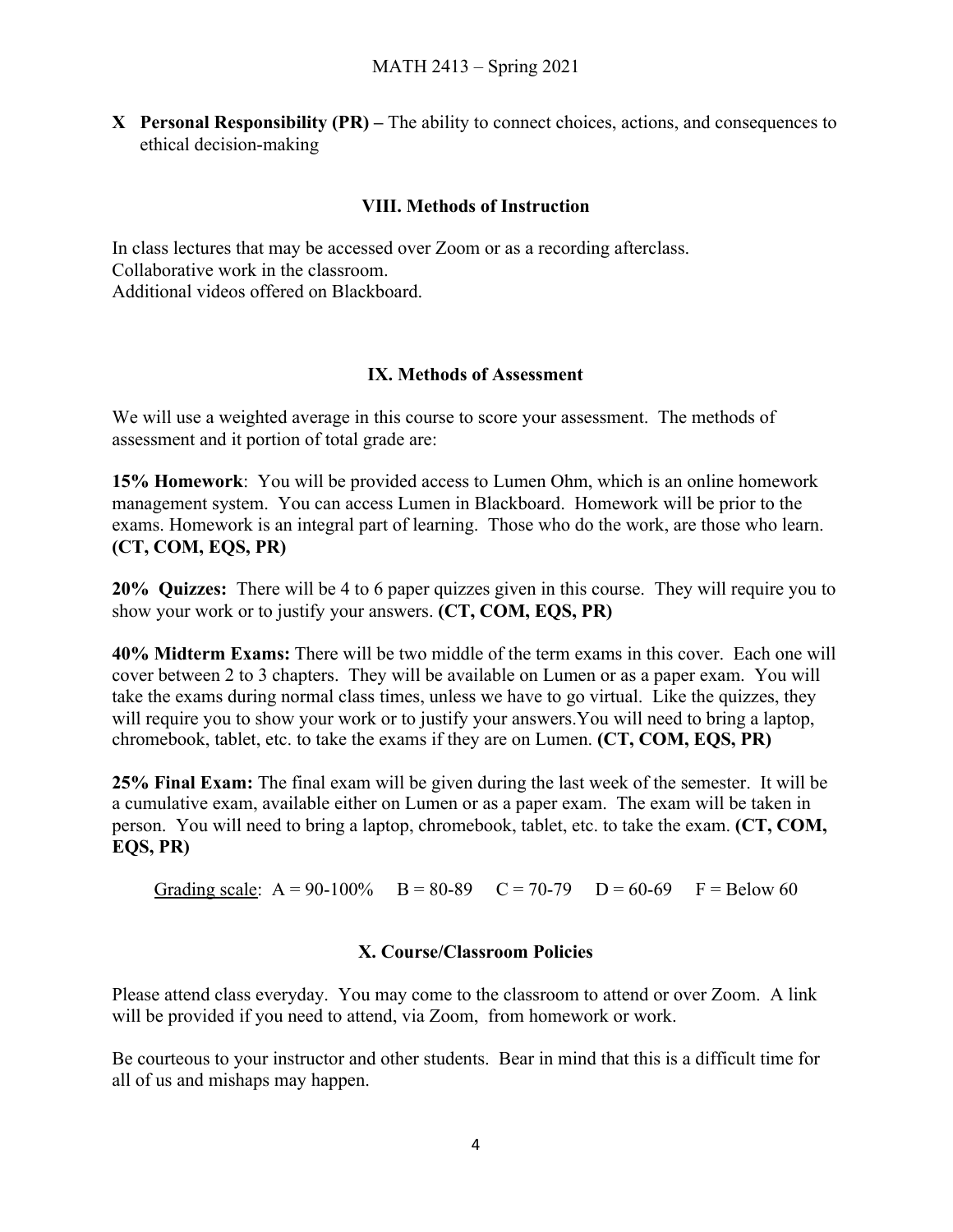Please contact your instructor first if you have any issues. I am the one who has to fix the problem and contacting me is the fastest way to solve it.

If you have accommodations, I need the paperwork stating which accommodations are allowed. You will also have to inform me if you wish to use your accommodations. They are not automatically given.

You may use cellphones **only** for calculators and to take pictures of notes. Do not text in class. If you have an emergency, please exit the classroom to use your phone.

Come prepared to class. You will need to bring paper and pencils/tablet/powerpoints notes to class to take notes. The method of note taking is up to you.

You will have to bring your own laptop, tablet, chromebook etc. for exams. Make sure you can run MyMathLab on the device you choose.

You may wear earbuds and listen to music during exams, only.

It is a college policy that we can choose to drop you from the course if you have 6 or more unexcused absences. If you are dropped from this course, it may cause you to be dropped from other courses.

The semester ends May 6th, 2021. No work will be taken after this date.

#### **XI. Course Outline/Schedule**

| Weeks $1-3$     | Limits and Continuity                     |
|-----------------|-------------------------------------------|
| Weeks $4-7$     | Derivatives (Exam 1 in Week 5)            |
| Week 8          | <b>Spring Break</b>                       |
| Weeks $9 - 12$  | Graph and Derivatives (Exam 2 in Week 11) |
| Weeks $13 - 15$ | Integrals                                 |
| Week 16         | Finals                                    |

#### **XII. Non-Discrimination Statement**

Admissions, employment, and program policies of Ranger College are nondiscriminatory in regard to race, creed, color, sex, age, disability, and national origin.

#### **XIII. ADA Statement**